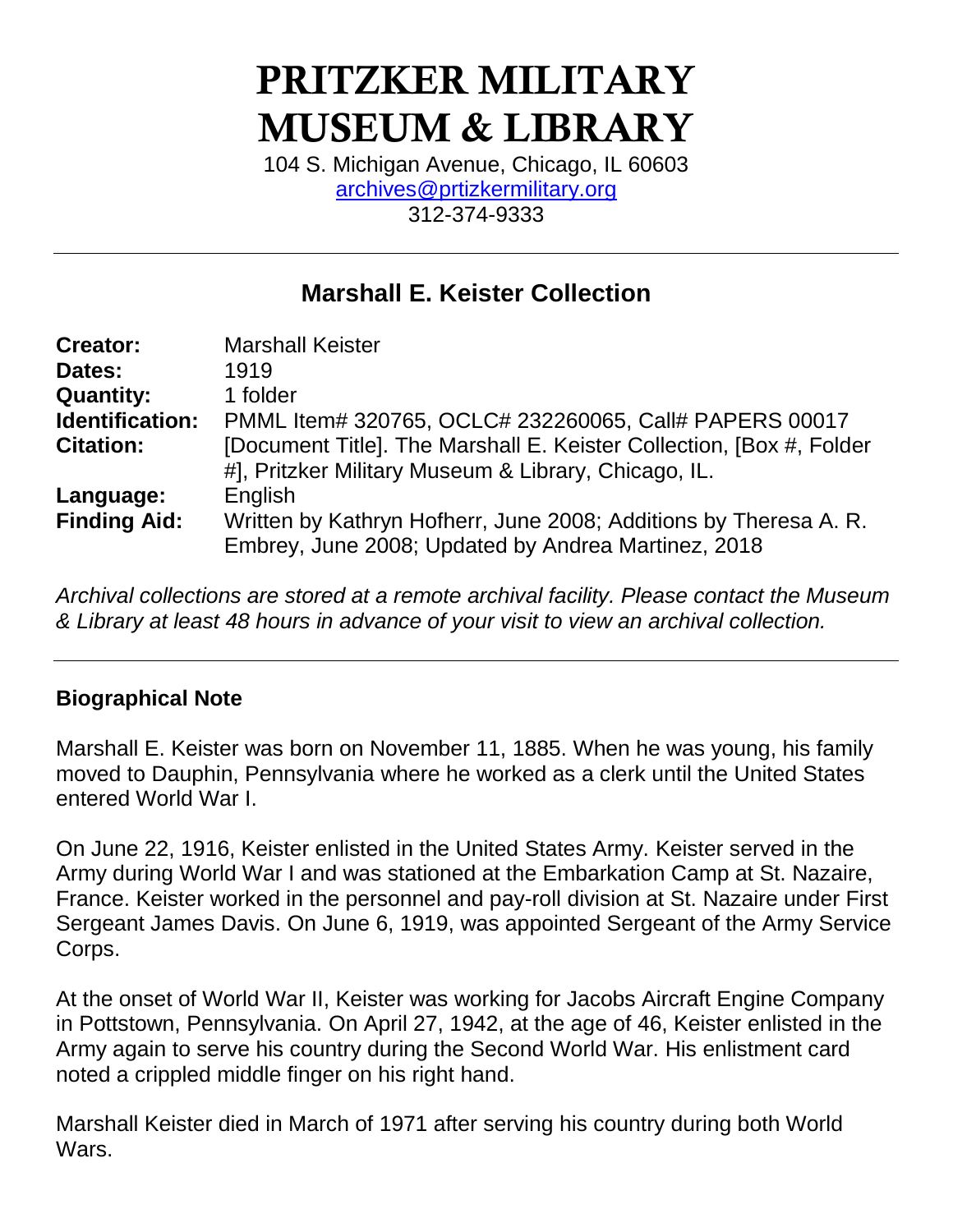#### **Scope and Content of the Collection**

The collection contains the personal papers of Sergeant Marshall E. Keister as well as a newspaper. The collection concerns Sergeant Keister's service during World War I. It also contains orders dated June 6, 1919 which promoted Keister to the rank of Sergeant. They were signed by an Infantry Colonel at St. Nazaire, France.

The collection also includes the final copy of *The Gangplank News*, published on June 25, 1919 and presented to Keister by the Salvation Army. *The Gangplank News* was published exclusively for the soldiers stationed at the Embarkation Camp at St. Nazaire, France. The publication details the units and division in operation at St. Nazaire as well as discusses personnel and equipment.

#### **Arrangement**

The collection arrived with no discernable arrangement and was rearranged in a more efficient working order by PMML staff. The collection is contained within one archival folder.

# **Rights**

All other rights are held by the author or publisher. Users assume responsibility for following copyright laws as established by US Code Title 17.

# **Related Collections**

Reminiscences of Sgt. Robert J. Flint: "One Doughboy's Experience in the World War of 1917-1918" John N. Schufreider Collection

# **Separations**

Title: The Gangplank News Author: United States. Army. American Expeditionary Forces. Call Number: D501.G36